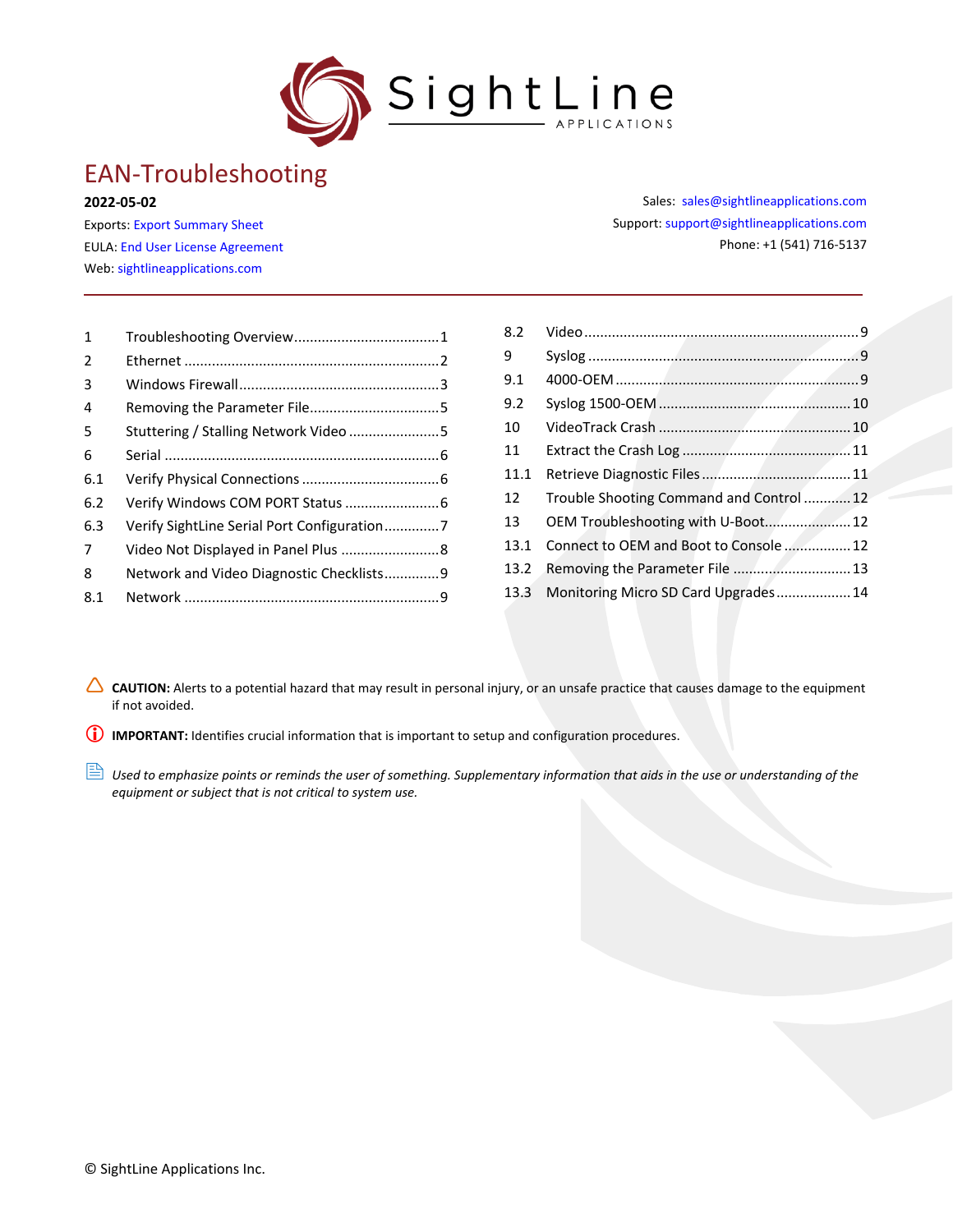

# <span id="page-1-0"></span>**1 Troubleshooting Overview**

This document reviews frequent network questions and common system connection problems.

| Problem                                       | <b>Possible Cause</b>                                            | <b>Solution</b>                                                                                                                                                                                                |
|-----------------------------------------------|------------------------------------------------------------------|----------------------------------------------------------------------------------------------------------------------------------------------------------------------------------------------------------------|
| No network                                    | IP address conflicts                                             | Verify that there are no IP address conflicts.                                                                                                                                                                 |
| connection                                    | Subnet mismatch                                                  | Verify subnet mask match IP class.                                                                                                                                                                             |
|                                               |                                                                  | Firewall or router settings.                                                                                                                                                                                   |
|                                               | <b>Bad physical connections</b>                                  | Check physical connections (link lights, etc.)                                                                                                                                                                 |
| No video output /<br>video is black,          | Incompatible display                                             | Try a known working input source (camera or DVD player) connected directly to<br>verify the display is working.                                                                                                |
| etc.                                          | No video source                                                  | Verify the camera (or other source) is functioning by connecting it directly into the<br>display.                                                                                                              |
|                                               | No power to SightLine                                            | Verify correct voltage (5V or 12V depending on unit).                                                                                                                                                          |
|                                               | hardware                                                         | Look for status lights on the board (non-enclosure units).                                                                                                                                                     |
|                                               | Wrong input source<br>Selected                                   | Use Panel Plus to set the camera order.                                                                                                                                                                        |
|                                               | Analog, HD-SDI, or HDMI<br>video output disabled                 | System was configured for network output only. Use Panel Plus to enable the Analog,<br>HD-SDI, or HDMI video output.                                                                                           |
|                                               | Incorrect delivery<br>method for sending out<br>a network stream | On the Compress tab, ensure Unicast is selected (click Use My IP - Unicast) not<br>Multicast.                                                                                                                  |
| Serial port is not                            | Wrong serial port                                                | Try selecting a different Com Port from Panel Plus.                                                                                                                                                            |
| working                                       | TX and RX are swapped                                            | Try using a null modem in line with your cable to the SightLine hardware.                                                                                                                                      |
|                                               | Bad serial port                                                  | Try hooking your serial port up to another device like a PC and send commands.                                                                                                                                 |
|                                               | Wrong voltage level                                              | Verify with the ICD for your product. Some OEM boards assume a 3.3V TTL serial<br>communication.                                                                                                               |
|                                               | Incorrect or no ground                                           | Verify your serial cable is using the same digital ground as the SightLine hardware.                                                                                                                           |
|                                               | Incorrectly configured<br>serial ports                           | Connect via Network and configure with: Panel Plus main menu » Configure »Serial<br>Ports. Verify baud rate and other settings.                                                                                |
| Unit does not<br>respond to<br>command but is | IP address / network<br>mask mismatch                            | If a DHCP server is not available, the default IP address for SightLine hardware is<br>169.254.1.180 (1500-OEM) or 169.254.1.181 (3000-OEM) or 169.254.1.182 (4000-<br>OEM) with a subnet mask of 255.255.0.0. |
| shown on the<br>network                       |                                                                  | Set PC to be on the same subnet, and then use Panel Plus to change the network<br>settings of the SightLine hardware.                                                                                          |
|                                               |                                                                  | Clear the ARP table from the command line (arp -d *).                                                                                                                                                          |
|                                               | <b>Windows Firewall</b>                                          | Disable windows firewall.                                                                                                                                                                                      |
|                                               | Router/switch issues                                             | Try using a simple (unmanaged) network switch.                                                                                                                                                                 |
|                                               | Not connected                                                    | Select unit name from the pull-down list and click Connect.                                                                                                                                                    |
|                                               |                                                                  | The IP address, temperature, and firmware version should be visible in the status bar.                                                                                                                         |
|                                               | Wrong network adapter                                            | Disable all Wireless and other network interfaces except the wired (LAN).                                                                                                                                      |
|                                               | Bad parameter file                                               | Remove parameter file with Upgrade Utility. See Removing the Parameter File.                                                                                                                                   |
|                                               | Unit firmware crash                                              | Remove and restore power to the unit. See VideoTrack Crash.                                                                                                                                                    |
| Stalling/stuttering<br>network video          | Configuration problems                                           | Verify correct network streaming settings.<br>Verify network hardware.<br>Review decoder settings such as buffering.                                                                                           |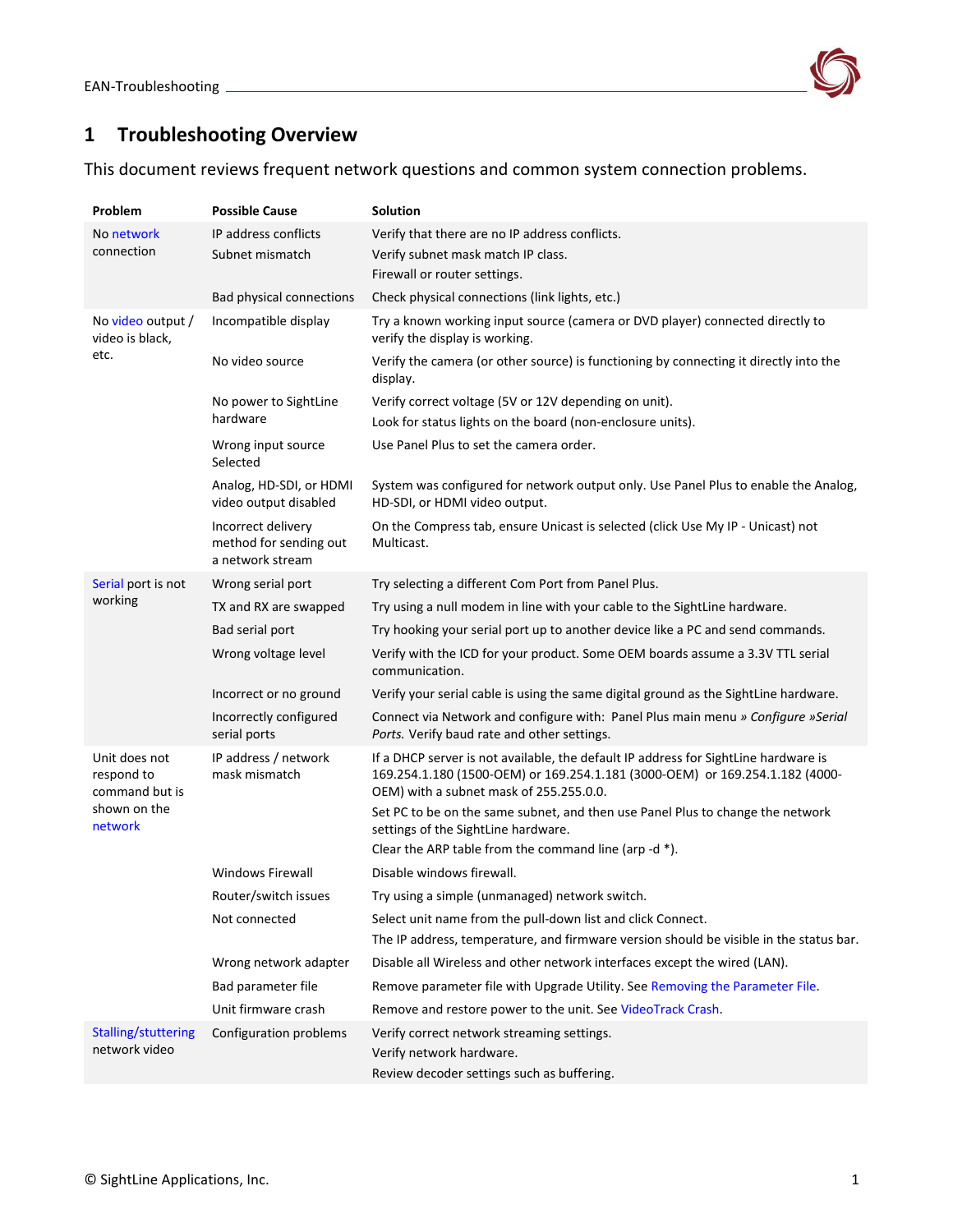

### <span id="page-2-0"></span>**2 Ethernet**

- 1. Verify all cables are in good condition and firmly connected (swap cables if necessary).
- 2. Verify power is supplied to all hardware, network switch, PC, video processor, etc.
- *3.* Verify that the link lights are active for the port on the network switch where the video processor is plugged in.
- *A network switch is recommended for bench testing rather than direct connection with a PC. If the SightLine hardware is directly connected to the PC and a DHCP server is used, the PC can lose the network connection if the SightLine hardware is disconnected, or power cycled. It can take up to three minutes for the PC to reestablish connection, which can cause a timeout of the DHCP server. This can be avoided by setting the PC and the SightLine hardware to a static IP address.*
- 4. Verify that the DHCP server can provide an IP Address.
- 5. If a DHCP server is not used, the video processor will default to the following IP addresses:
	- 1500-OEM: 169.254.1.180 subnet mask 255.255.0.0
	- 3000-OEM: 169.254.1.181 subnet mask 255.255.0.0
	- 4000-OEM: 169.254.1.182 subnet mask 255.255.0.0
- *Verify that the IP address and subnet mask are valid for your network. For most networks, and IP address of 192.168.1.x and 255.255.255.0 is the correct subnet mask. For IP addresses in the range 169.254.x.x, 255.255.0.0 is correct.*
- 6. Open a Command Prompt window and use the IPCONFIG command to see the network configuration of the PC. See the following Microsoft support [article.](https://support.microsoft.com/en-us/windows/find-your-ip-address-in-windows-f21a9bbc-c582-55cd-35e0-73431160a1b9)
	- [Pv4 Address] Subnet Mask . . .<br>Default Gateway . 192.168.1.1
- 7. Verify that the PC and video processor are on the same subnet and using the same subnet mask.
- **If there is a subnet mask mismatch between the host PC and the SightLine hardware, Panel Plus will** *report this problem when connecting to the SightLine hardware. Panel Plus uses a broadcast message (255.255.255.255) to query the network for SightLine units. This allows for discovery and response across separate networks. Panel Plus will still discover the hardware and will display a warning about the hardware not being on the same network*.
- 8. Ping the SightLine board from the PC.
- *Ping may be successful even when Panel Plus is using the wrong network interface.*

```
host> ping 192.168.1.195
PING 192.168.1.195 (192.168.1.195) 56(84) bytes of data.
64 bytes from 192.168.1.195: icmp seq=1 ttl=64 time=0.826 ms
64 bytes from 192.168.1.195: icmp_seq=2 ttl=64 time=0.990 ms
64 bytes from 192.168.1.195: icmp_seq=3 ttl=64 time=0.827 ms
64 bytes from 192.168.1.195: icmp_seq=4 ttl=64 time=0.967 ms
```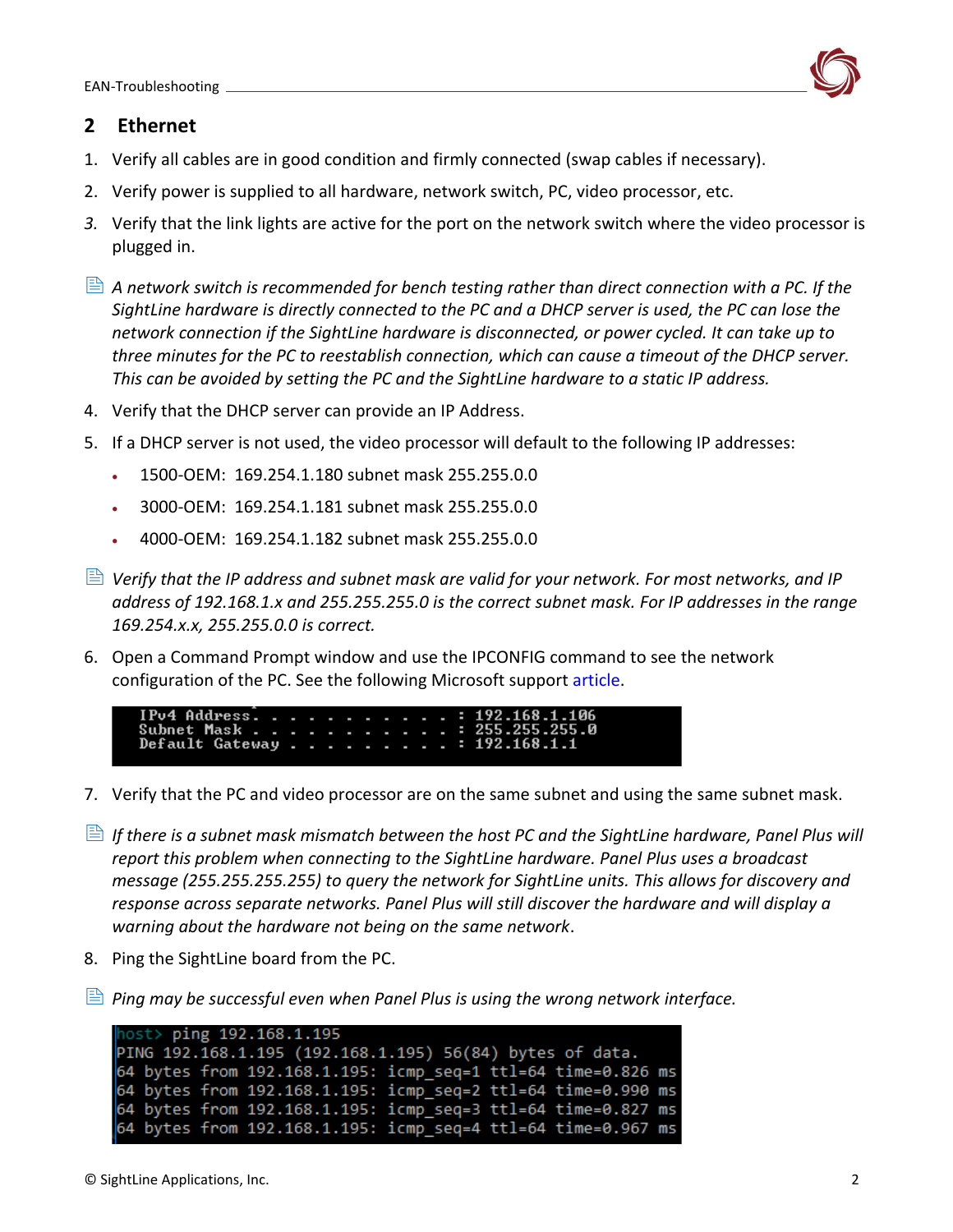

- 9. Clear the ARP cache on the PC, type:  $\text{app } -\text{d} \neq$
- 10. Download and install a network packet analyzer to verify that the video processor is generating packets.

References: [Wireshark](https://www.wireshark.org/) / [Information about Network Monitor 3](https://docs.microsoft.com/en-US/troubleshoot/windows-server/networking/network-monitor-3)

- 11. Disable Windows Defender or Microsoft Firewall protection. See the following Microsoft support [article.](https://support.microsoft.com/en-us/windows/protect-my-pc-from-viruses-b2025ed1-02d5-1e87-ba5f-71999008e026)
- 12. Disable all unused wired and wireless network interfaces. See Microsoft [Windows support](https://support.microsoft.com/en-us/windows?ui=en-US&rs=en-US&ad=US) for more help information.
- *Multiple network interfaces on a PC can confuse Panel Plus or the upgrade server.*
- *Leave the Wired network enabled.*
- 13. Verify the wired network interface is enabled and connected.



**Figure 1: Disable Wi-Fi Network Interface Example**

### <span id="page-3-0"></span>**3 Windows Firewall**

Windows firewall can block Panel Plus from accessing the network. The workaround is to modify the firewall rule that is created when the application is launched for the first time. Windows firewall manages network access on a per-application basis - a firewall rule is created for each installed version of Panel Plus.

1. Press *Windows KEY+R* to open a Run prompt. Enter *firewall.cpl*.

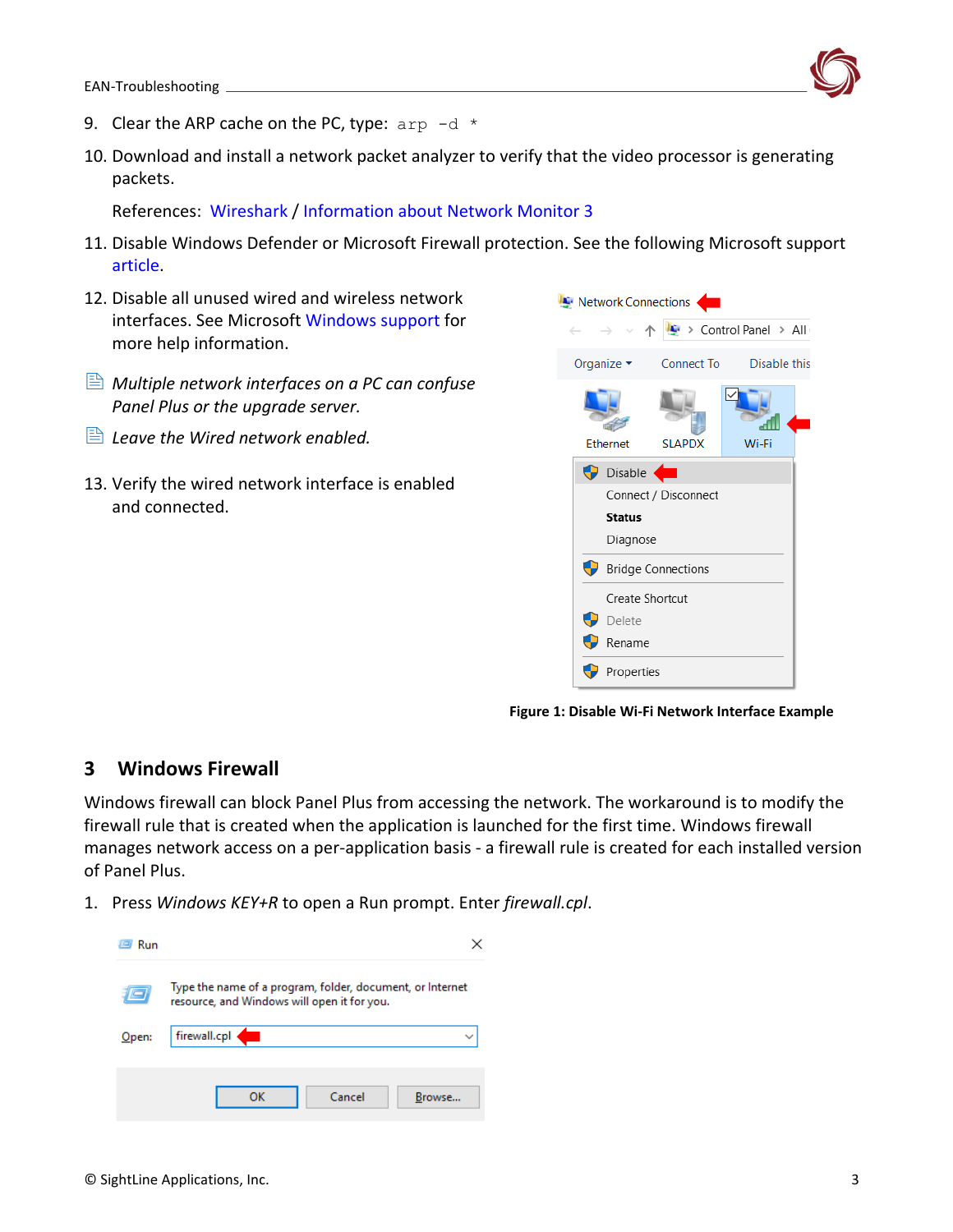

2. From the sidebar select *Allow an app or feature through Windows Defender Firewall*.

Windows Defender Firewall > Control Panel  $\leftarrow$  $\rightarrow$ 个 **Control Panel Home** Allow an app or feature through Windows Defender Firewall Change notification settings Turn Windows Defender Firewall on or off Restore defaults Advanced settings Troubleshoot my network

3. Select *Change settings* and approve the subsequent user account control prompt.

| Allow apps to communicate through Windows Firewall                       |                 |
|--------------------------------------------------------------------------|-----------------|
| To add, change, or remove allowed apps and ports, click Change settings. |                 |
| What are the risks of allowing an app to communicate?                    | Change settings |

4. Check the public and private boxes for each *slapanelplus* entry.

| Allowed apps and features:        |         |        |   |
|-----------------------------------|---------|--------|---|
| Name                              | Private | Public | A |
| Secure Socket Tunneling Protocol  |         |        |   |
| ⊠ Skype                           | 罓       | 罓      |   |
| $\boxdot$ Skype                   | ☑       | ☑      |   |
| SLA-1500 Upgrade Utility          | ☑       | ☑      |   |
| Slapanelplus                      | ☑       | ☑      |   |
| <b>□</b> SmartScreen              | ☑       | 罓      |   |
| SNMP Trap                         |         | П      |   |
| <b>☑</b> Store                    | ☑       | 罓      |   |
| Store Experience Host             | ☑       | ☑      |   |
| <b>⊽</b> Take a Test              | ☑       | ☑      |   |
| TPM Virtual Smart Card Management |         |        |   |
| Virtual Machine Monitoring        |         |        | v |
|                                   | Details | Remove |   |

5. Click *OK* and close.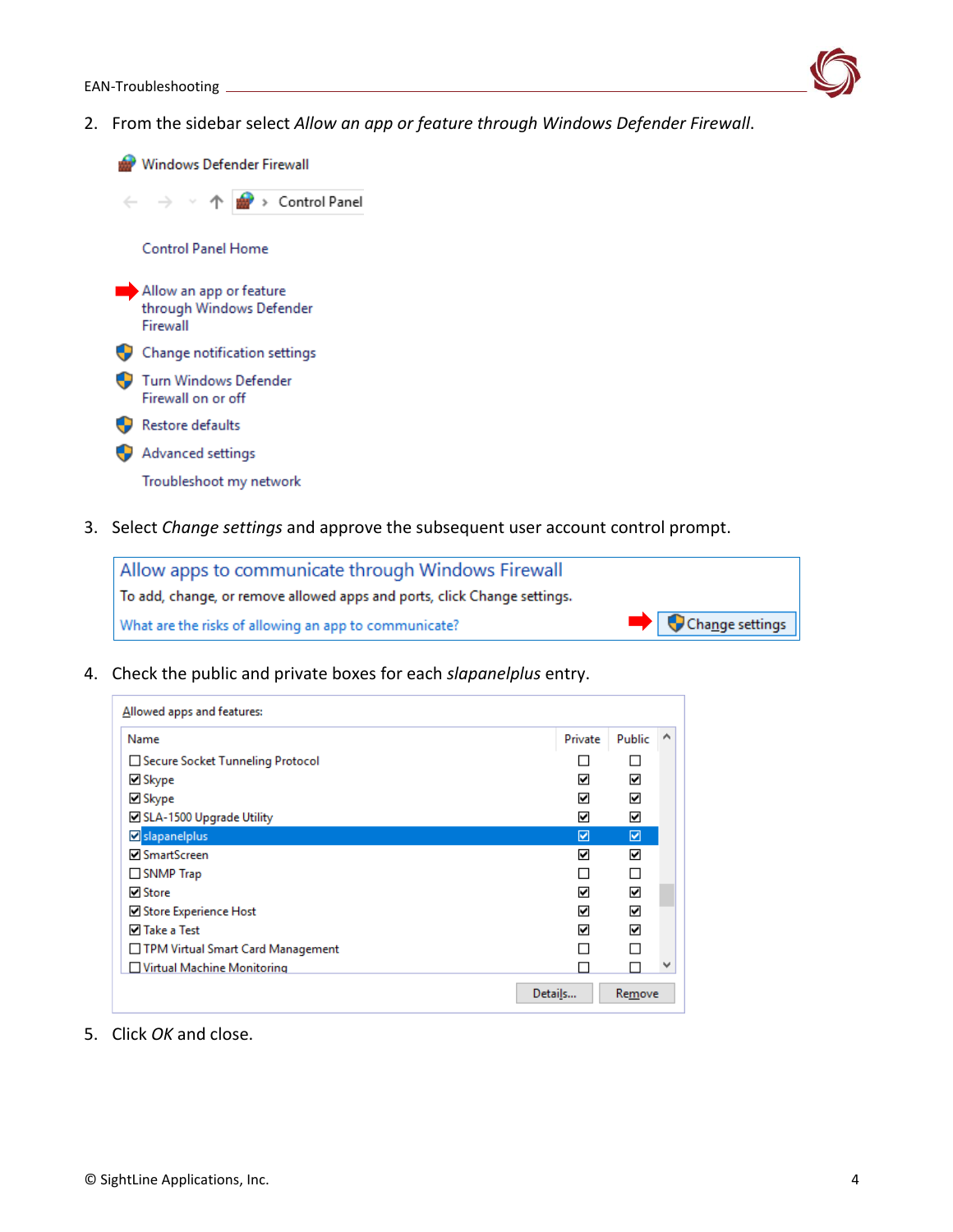

### <span id="page-5-0"></span>**4 Removing the Parameter File**

If there are no problems with the firewall settings, remove the parameter file using the SightLine OEM upgrade Utility. This should allow a connection to the unit with Panel Plus.

See [EAN-Firmware Upgrade Utility](http://sightlineapplications.com/wp-content/uploads/EAN-Firmware-Upgrade-Utility.pdf) for additional parameter file management information.

- 1. From the Start menu on your PC, go to SightLine Applications and open the appropriate upgrade utility application.
- 2. Click the Find IP Addresses button.
- 3. Select the IP address of the board.
- 4. From the main menu, go to *File* » *Parameter File* » *Remove*.



- **E** Use the Get function to download a copy of the existing parameter file. This can be used in future *diagnostics if problems continue.*
- 5. Click *Yes* in the *dialog* window to remove the file. The utility removes the parameter file from the board and saves a copy in *C:\Users\<username>\AppData\Roaming\SightLineApplications.*
- 6. Close the Upgrade Utility and cycle the board power.
- 7. In Panel Plus, wait for the system to boot, and then try connecting to the board.

### <span id="page-5-1"></span>**5 Stuttering / Stalling Network Video**

The problem may be that something is causing packet loss, or possibly multiple streams arriving at the same UDP port on the host PC.

- $\checkmark$  Verify that analog video output is working correctly if possible.
- $\checkmark$  Ensure that there are no other video streams going to the PC (such as from another SightLine board or some other device). Multiple streams arriving at the same UDP port on the PC can cause packet loss.
- $\checkmark$  If the video processor is direct connected to a PC through a switch or router, unplug the PC from the switch or router and connect directly to the SightLine board (this can be done without restarting either system). This will determine if the switch or router is the problem. A 100Mbps or faster switch is recommended.
- $\checkmark$  If the above attempts do not fix the problem, try a different PC. Disable firewalls and any other network monitoring. Connect directly to the built-in network interface card and not through a USB <-> Ethernet adapter or similar.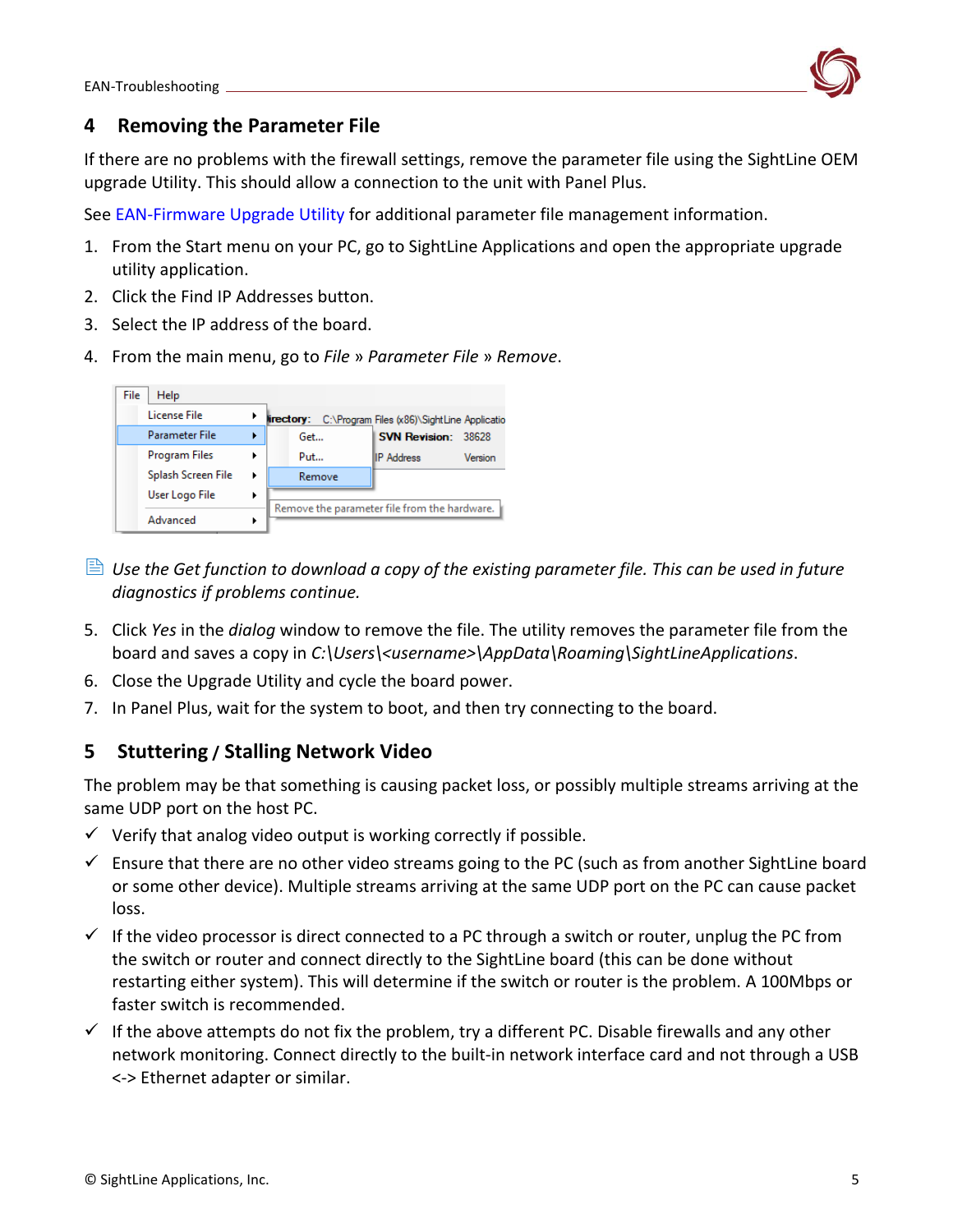### <span id="page-6-0"></span>**6 Serial**

#### <span id="page-6-1"></span>**6.1 Verify Physical Connections**

- 1. Verify that power and ground are supplied to the correct pins. See Figure 1 example.
- *See the corresponding [OEM ICD](https://sightlineapplications.com/documentation/) for power connections*.
- 2. Verify that screw terminals on top of connector are tight.
- 3. Verify that connector is seated firmly within the socket on the hardware.



**Figure 2: Example 3000-IO Power and Serial Connector**

- 4. Verify that the PC serial port is working by connecting to another known device.
- *Use the supplied null modem cable or adapter. Pins 2 and 3 on the DB9 connector can also be swapped.*
- 5. Verify the connection is to one of the RS-232 level serial ports and not the 3.3V TTL serial port found on many of the adapter boards. Additionally, try replacing the USB to RS-232 adapters.

#### <span id="page-6-2"></span>**6.2 Verify Windows COM PORT Status**

- 1. Navigate to *Control Panel* » *Device Manager* or use Windows key +R to open *RUN* and enter *devmgmt.msc*.
- 2. Navigate to the *COM & LPT* ports and expand the menu. Click on the *USB-to-Serial Comm Port.* Right-click and select *Properties.*
	- $\mathcal{P} \subseteq \mathbb{N}$  Mice and other pointing devices
	- $\angle$  Monitors
	- $\triangleright$   $\blacksquare$  Network adapters
	- $\triangleright$  Portable Devices
	- ↓ Dorts (COM & LPT)
		- Prolific USB-to-Serial Comm Port (COM5)
	- $\sum$  Print queues
	- $\sum$   $\blacksquare$  Printers
	- $\angle$  Processors

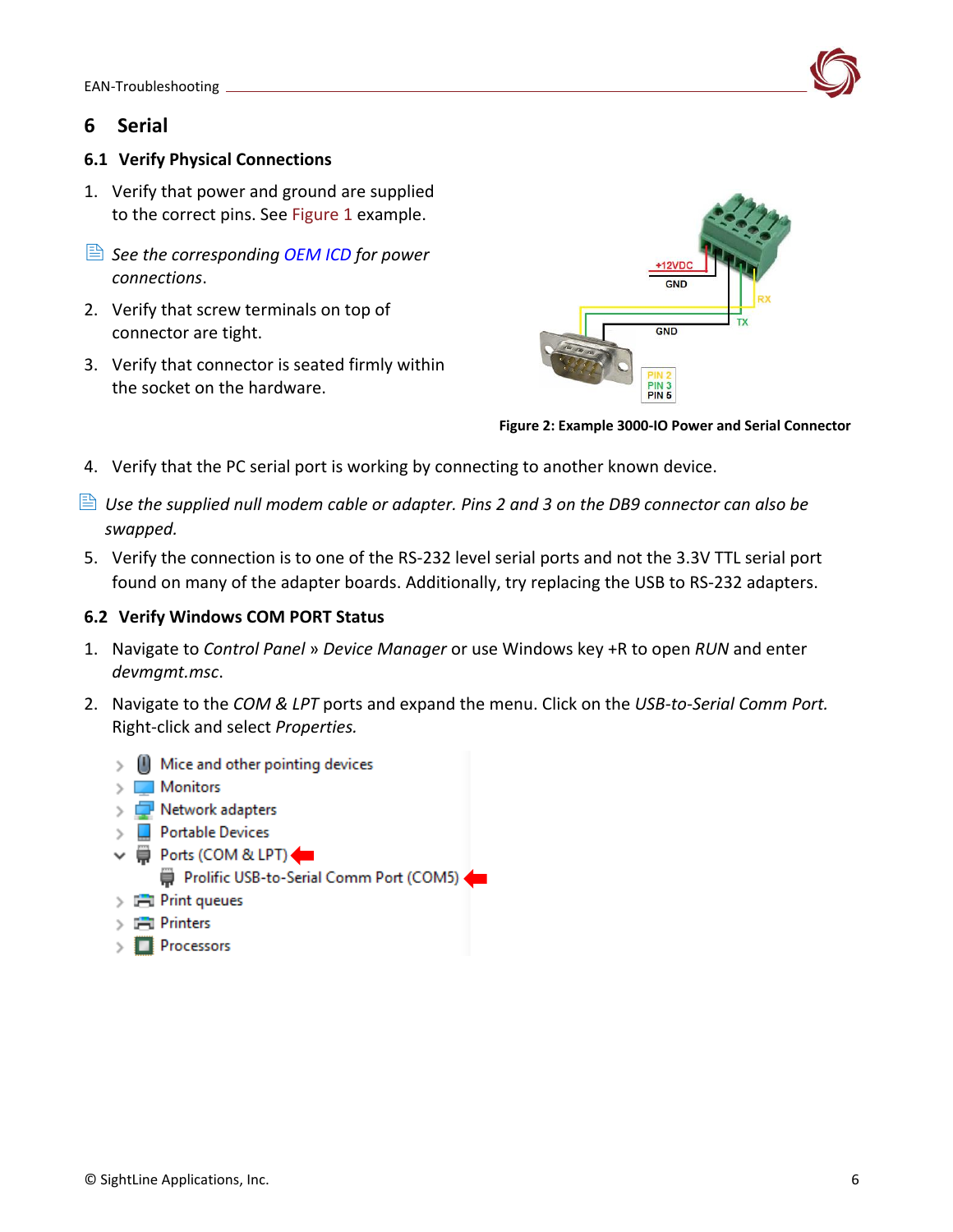

3. Verify the COM port number and status. The *Port Settings* (second tab) are preempted by Panel Plus and do not need to be set here.

| Prolific USB-to-Serial Comm Port (COM5) Properties |                                                   |                             |                           |  |  |  |  |
|----------------------------------------------------|---------------------------------------------------|-----------------------------|---------------------------|--|--|--|--|
| General                                            | Port Settings                                     | Driver<br>Details<br>Events |                           |  |  |  |  |
| Prolific USB-to-Serial Comm Port (COM5)            |                                                   |                             |                           |  |  |  |  |
|                                                    | Device type:                                      | Ports (COM & LPT)           |                           |  |  |  |  |
|                                                    | Manufacturer:<br>Prolific                         |                             |                           |  |  |  |  |
|                                                    | Port #0009.Hub #0001<br>Location:                 |                             |                           |  |  |  |  |
|                                                    | Device status<br>This device is working properly. | 43                          | $\mathcal{O}_\mathcal{R}$ |  |  |  |  |
|                                                    |                                                   |                             |                           |  |  |  |  |

 *The Windows Mode command from the console can also be used to verify the PC serial port. See the following Microsoft support [article.](https://docs.microsoft.com/en-us/windows-server/administration/windows-commands/mode) Use the supplied null modem adapter.*

### <span id="page-7-0"></span>**6.3 Verify SightLine Serial Port Configuration**

- 1. Ensure that the serial port is configured properly in Panel Plus. Main menu » *Configure* » *Serial Ports*.
- 2. *Protocol* should be set to *SLA Protocol*.
- 3. Baud should be set to *57600*.

| Serial Ports Settings |               |              |                         |     |              |  |  |
|-----------------------|---------------|--------------|-------------------------|-----|--------------|--|--|
|                       |               |              |                         |     |              |  |  |
| Port:                 | Serial Port 0 |              |                         |     | $\checkmark$ |  |  |
| Protocol:             | SLA Protocol  |              |                         |     | $\checkmark$ |  |  |
| Baud:                 | 57600         | ✓            | Max Length              | 127 | ÷.           |  |  |
| Data Bits:            | 8             | $\checkmark$ | Max Delay               | 100 | ÷            |  |  |
| <b>Stop Bits:</b>     | 1             | $\checkmark$ | <b>Inbound Port</b>     | 0   |              |  |  |
| Parity:               | None          | ✓            | <b>Destination Port</b> | 0   |              |  |  |
| Destination IP        |               |              |                         |     |              |  |  |
|                       | Send          |              | Request                 |     |              |  |  |
|                       |               |              |                         |     |              |  |  |

**Figure 3: Verify Serial Port Configuration**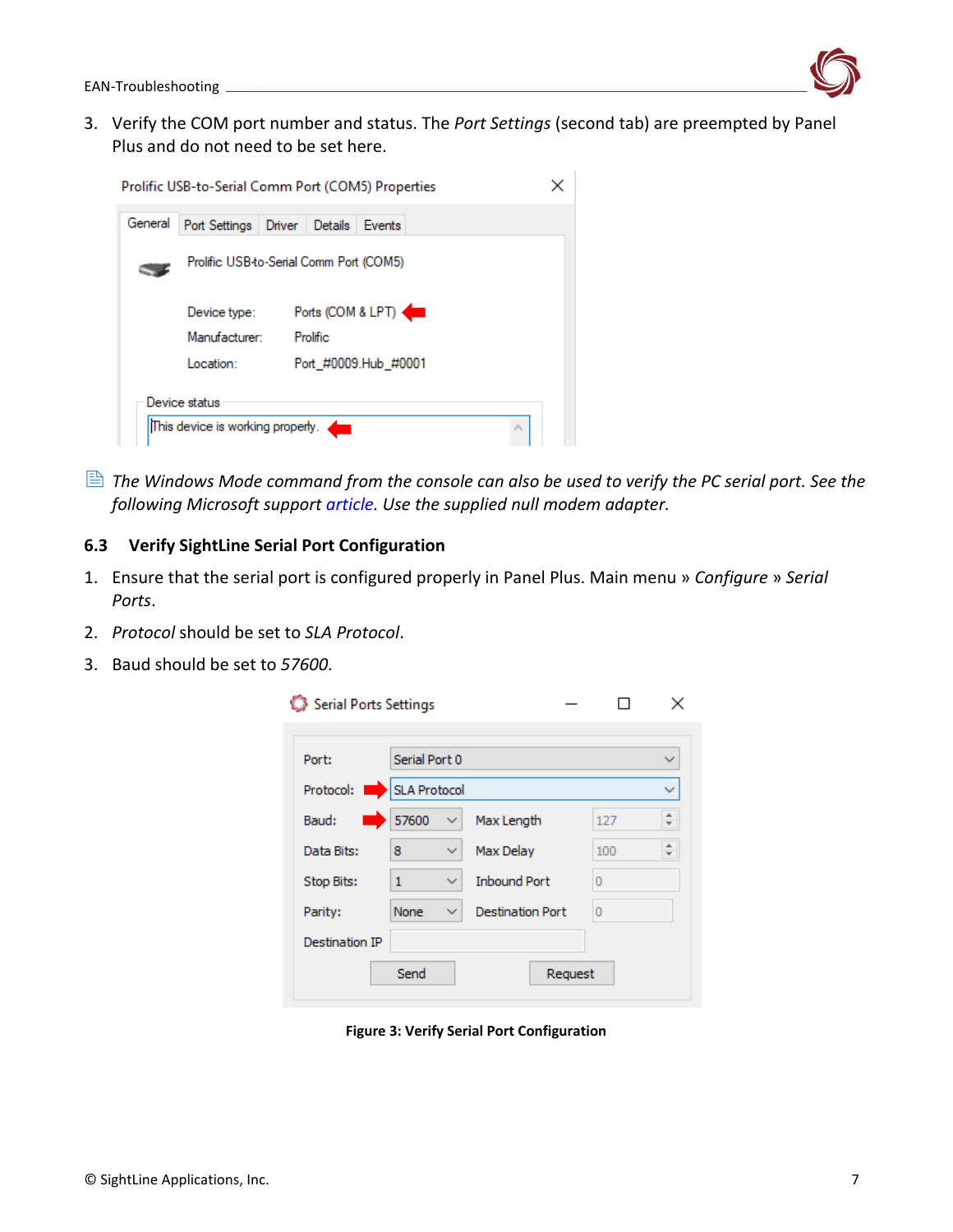

## <span id="page-8-0"></span>**7 Video Not Displayed in Panel Plus**

- 1. Open a Windows command prompt.
- 2. To find the process that has the 15004 port open, type:  $netstat -a -n -o$

| <b>UDP</b> | 0.0.0.0:4500  | *:* | 41:             |
|------------|---------------|-----|-----------------|
| <b>UDP</b> | 0.0.0.0:5355  | *:* | 11              |
| <b>UDP</b> | 0.0.0.0:14002 | *:* | 58              |
| <b>UDP</b> | 0.0.0.0:15004 | *:* | 58              |
| <b>UDP</b> | 0.0.0.0:44784 | *:* | 41              |
| <b>UDP</b> | 0.0.0.0:53617 | *:* | 19 <sub>1</sub> |
| <b>UDP</b> | 0.0.0.0:54925 | *:* | 20              |

- *This will list the protocol (UDP), Local IP and Port number (15004), Client address, and the Process ID (PID) of the software using that port.*
- 3. Ctrl+Alt+Delete » *Start Task Manager*.
- 4. From the *Windows Task Manager*, click on the *Process* tab.

| Select the columns that will appear on the Process page of Task Manager.              |   |
|---------------------------------------------------------------------------------------|---|
| V PID (Process Identifier)<br>User Name<br>Session ID<br>CPU Usage<br><b>CPU Time</b> | н |

- 5. From the main menu » *View* » *Select Columns*.
- 6. Enable *PID* (Process Identifier).
- 7. Click *OK*.
- 8. Click the new *PID* column to sort by *PID* number.
- 9. Select the *PID* that has the port open.

|              | <b>Applications</b> | Processes            | <b>Services</b> |        | Performance     | Networking       | <b>Users</b>      |      |                                          |
|--------------|---------------------|----------------------|-----------------|--------|-----------------|------------------|-------------------|------|------------------------------------------|
|              |                     |                      |                 |        |                 |                  |                   |      |                                          |
|              | <b>Image Name</b>   |                      |                 |        | ۰<br><b>PID</b> | User Name        |                   | CPU. | Description                              |
|              |                     | gtappwrapper.exe     |                 |        | 4720            | jeremy           |                   | 00   | OtAppWrapper                             |
|              | taskmgr.exe         |                      |                 |        | 4768            | jeremy           |                   | 00   | Windows Task Manager                     |
|              |                     | TraceCompMgr.exe *32 |                 |        | 5000            | jeremy           |                   | 00   | TraceCompMgr.exe                         |
| explorer.exe |                     | 5320                 | jeremy          |        | 00              | Windows Explorer |                   |      |                                          |
|              | CCSMonitor.exe *32  |                      | 5404            | jeremy |                 | 00               | <b>CCSMonitor</b> |      |                                          |
|              | $d$ eveny.exe $*32$ |                      |                 |        | 5520            | jeremy           |                   | 00   | Microsoft Visual Studio 2008             |
|              | SLAPanel.exe *32    |                      |                 |        | 5812            | jeremy           |                   | 04   | Application for Controlling SLA Hardware |
|              | soffice.exe *32     |                      |                 |        | 5852            | jeremy           |                   | 00   | OpenOffice.org 3.3                       |
|              | putty.exe *32       |                      |                 |        | 5992            | jeremy           |                   | 00   | SSH, Telnet and Rlogin client            |
|              | svchost.exe         |                      |                 |        | 6084            | <b>SYSTEM</b>    |                   | 00   | <b>Host Process for Windows Services</b> |
|              | splwow64.exe        |                      |                 |        | 6296            | jeremy           |                   | 00   | Print driver host for 32bit applications |

10. Click the *End Process* Button. Relaunch Panel Plus, connect to the device and view the network video.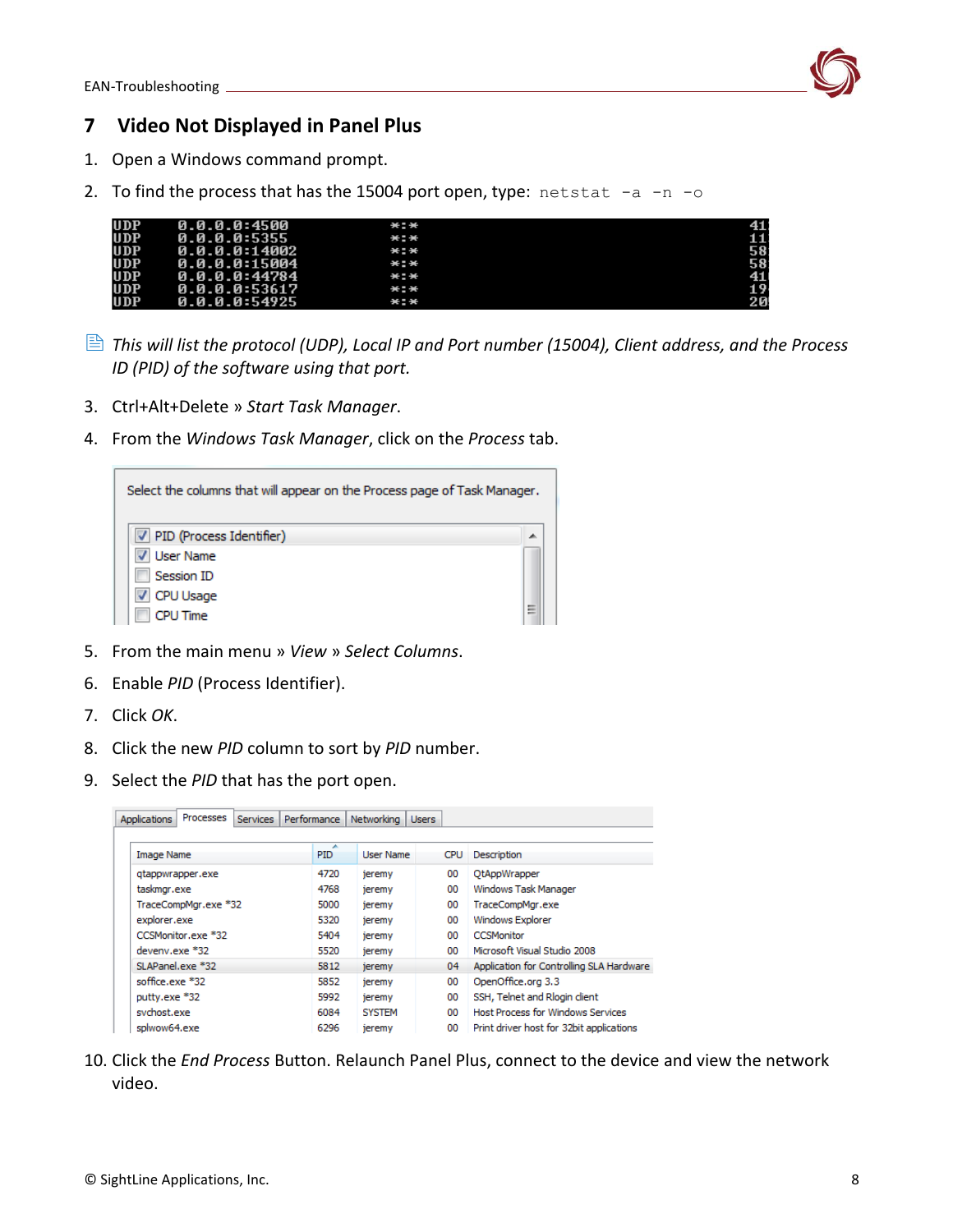<span id="page-9-0"></span>

#### <span id="page-9-1"></span>**8.1 Network**

- $\checkmark$  Latest revision of SightLine hardware.
- $\checkmark$  Check all cable connections to ensure a tight fit.
- $\checkmark$  Replace cables.
- $\checkmark$  Check indicator lights on network switch.
- $\checkmark$  Check indicator lights on OEM board.
- $\checkmark$  Try a different network port on the switch.
- $\checkmark$  Swap PC and OEM network ports.
- $\checkmark$  Replace network switch.
- ✓ Use static IP address on PC and SightLine hardware.
	- **•** Verify both on same subnet.
	- **E** Verify both have same network mask.
- $\checkmark$  Verify that there are no IP address conflicts.
- $\checkmark$  Ping the SightLine hardware from the Command Prompt window.
- $\checkmark$  Disable Windows Firewall.
- $\checkmark$  Use a packet analyzer to examine packets on the network. See [Wireshark](https://www.wireshark.org/) / Information about [Network Monitor 3.](https://docs.microsoft.com/en-US/troubleshoot/windows-server/networking/network-monitor-3)

#### <span id="page-9-2"></span>**8.2 Video**

- $\checkmark$  Latest revision of SightLine hardware.
- $\checkmark$  Replace all video cables.
- $\checkmark$  Verify video input and output by connection video source (camera) to video display (monitor).
- $\checkmark$  Try a different video source.
- $\checkmark$  Try a different display. Is the video set to NTSC or PAL?
- $\checkmark$  Is the video progressive or interleaved?

### <span id="page-9-3"></span>**9 Syslog**

#### <span id="page-9-4"></span>**9.1 4000-OEM**

By default, output from the video processing software (VideoTrack) is saved to */var/log/user.log* using the Linux syslog facility. Each line of VideoTrack output will be preceded by a date/time stamp and the word *VTNext*.

*Reviewing this file for errors or warnings can help with troubleshooting the system.*

By default, if VideoTrack exits, the output from Linux utility *dmesg* will also be saved to */var/log/user.log*, with each line preceded by *dmesg*. This may also provide clues as to why VideoTrack exited.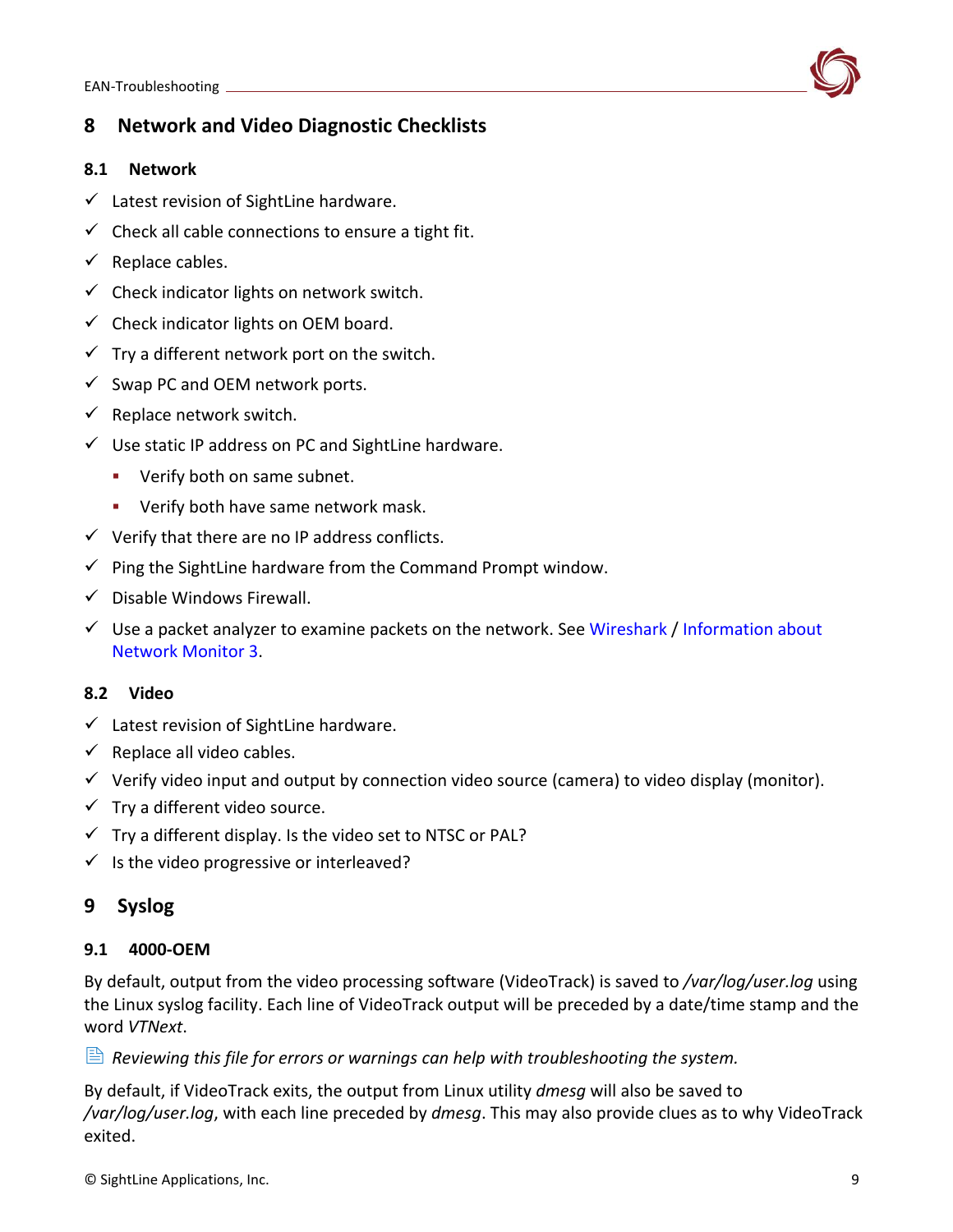

### <span id="page-10-0"></span>**9.2 Syslog 1500-OEM**

Due to potential performance issues with the file system, VideoTrack output is not saved by syslog by default.

By default, the script */root/vt\_start.sh* does not exist on the 1500-OEM. To save the VideoTrack output with syslog, *VideoTrack1500* must be launched using the script */root/vt\_start.sh*. *VideoTrack1500* is normally started with the script */etc/rc.d/rc.local*. But, if the */root/vt\_start.sh* script exists, it will run that instead.

To create and run the *vt\_start.sh script*, copy */root/vt\_start\_Default.sh* to */root/vt\_start.sh* to enable saving VideoTrack output to */var/log/user.log*.

Alternatively, *copy /root/vt\_start\_MicroSD.sh* to *vt\_start.sh* to save VideoTrack output to the microSD card at */mnt/mmcblk01/log/user.log*.

With either script, each line of VideoTrack output will be preceded by a date/time stamp and the word *VideoTrack1500*. If VideoTrack exits, the output from Linux utility *dmesg* will be saved to the log file, with each line preceded by *dmesg*. This may provide clues as to why VideoTrack exited.

# <span id="page-10-1"></span>**10 VideoTrack Crash**

Panel Plus connects to VideoTrack, the primary SightLine process running on the board. If you are unable to connect to the board after modifying the firewall rule for Panel Plus but are still able to discover it on the network, it is possible that VideoTrack has crashed.

Connecting Panel Plus through serial is an effective way to determine if VideoTrack is running. A serial port must be configured for command and control (SLA Protocol). This is the factory default configuration for Serial Port  $0.$ 

1. If you cannot connect Panel Plus through serial, establish an SSH session to the board and check the running processes from the Linux console.

| Tera Term: New connection |                                                                                                          | ×                                                                                                         |
|---------------------------|----------------------------------------------------------------------------------------------------------|-----------------------------------------------------------------------------------------------------------|
| ◉ тсрдр                   | Host 169.254.1.181<br>$\boxdot$ History<br>Service: $\bigcirc$ Telnet<br>$\circ$ ssh<br>$\bigcirc$ Other | $\checkmark$<br>22<br>TCP port#:<br>SSH version: SSH2<br>$\checkmark$<br>Protocol: UNSPEC<br>$\checkmark$ |
| Serial                    | Cancel<br><b>OK</b>                                                                                      | Port: COM1: Communications Port (COM1)<br>Help                                                            |

**Figure 4: Verity Video Track - Tera Term**

- 2. Use [Tera Term](https://ttssh2.osdn.jp/index.html.en) (recommended) or another SSH client to connect to the board IP address. The default port is *22*.
- 3. Log into the board:
	- 1500-OEM: Enter *root* for both the username and password when prompted.
	- 3000-OEM: When prompted, enter root as the username and leave the password field blank.
	- 4000-OEM: Enter *slroot* for both the username and password when prompted.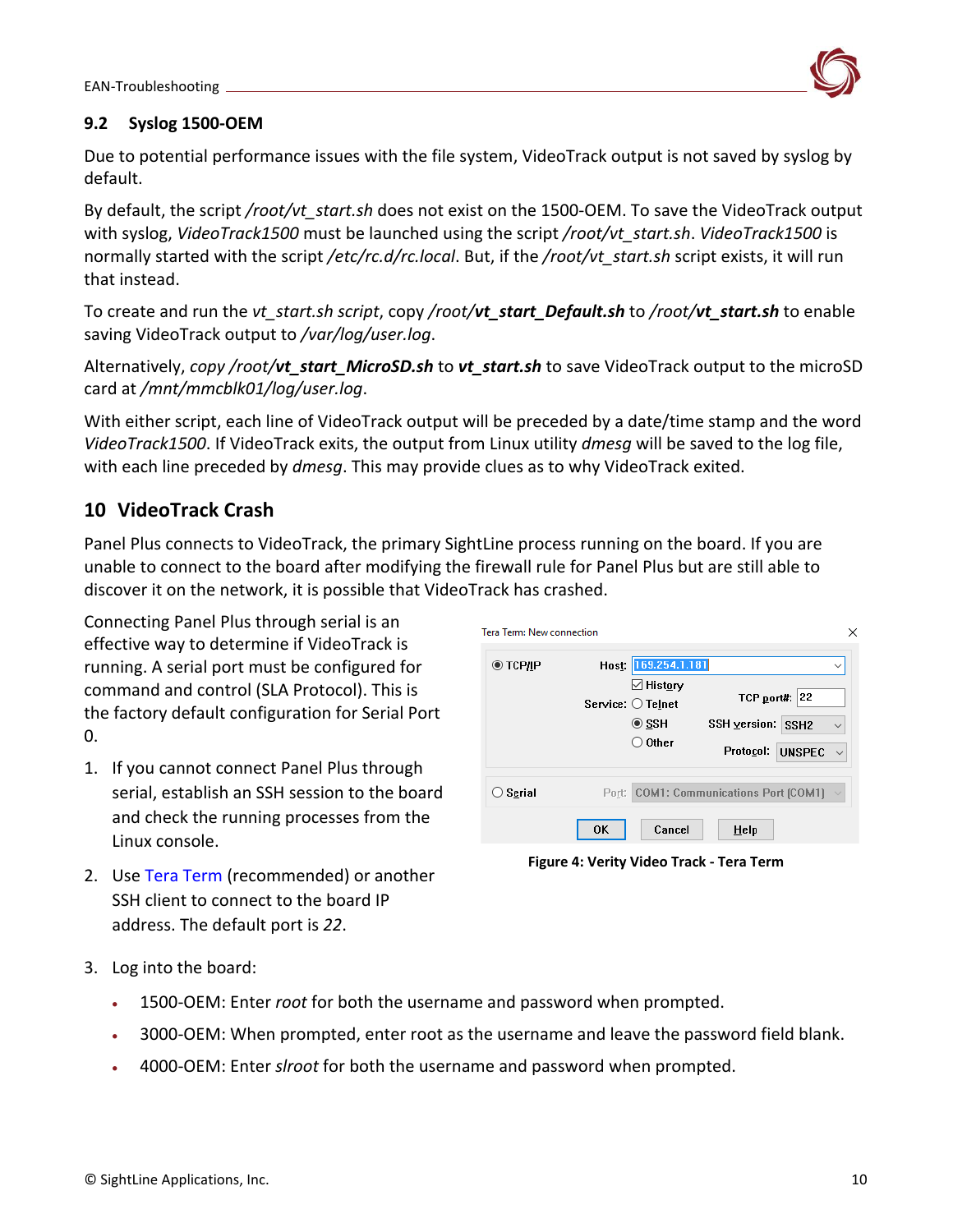

4. To view a list of running processes and determine if VideoTrack is running, from the command prompt, enter: ps and ps -e for the 4000-OEM. An example of VideoTrack running is shown in Figure 5.

| 548 root   | 2180 S       | /usr/sbin/inetd                                       |
|------------|--------------|-------------------------------------------------------|
| 555 root   | 2244 S       | /usr/sbin/dropbear<br>Example - 1500-OEM              |
| 570 root   | sw<br>ø      | [kworker/0:2]                                         |
| 582 root   | 61092 S      | ./x_Discover_Release                                  |
| 606 root   | 2480 S       | "ILS1500.conf −m li<br>lighttpd/sbin/lighttpd         |
| 607 root   | 186m S       | ./VideoTrack1500 -Q<br>VideoTrack                     |
| $612$ root | <b>0 SWK</b> | [DSPLINK_DPC_0]                                       |
| 614 root   | 0 SW<        | [DSPLINK_DPC_1]                                       |
| 628 root   | <b>0 SWK</b> | [DSPLINK_DPC_2]                                       |
| 630 root   | 20208 S      | ./rtspMain                                            |
| 644 root   | 2452S        | dhclient $-q$ eth $\theta$                            |
| 673 root   | 2324 S       | /usr/sbin/dropbear                                    |
|            |              |                                                       |
| 228 root   | 2936 S       | /sbin/klogd -n                                        |
| 239 root   | 61104 S      | ./x_Discover_Release<br>Example - 3000-OEM            |
| $258$ root | 0 SW<        | <b>CHDMI WQJ</b>                                      |
| 280 root   | 559m S       | ./UT3000_Release<br>VideoTrack                        |
| $317$ root | 20180 S      | ./rtspMain                                            |
| $319$ root | 2520 S       | lighttpd/sbin/lighttpd -D -f lighttpd/HLS.conf -m lig |
|            |              |                                                       |
|            |              |                                                       |
| 2150       | - ?          | 00:00:00 x_Discover_ARM6 Example-4000-OEM             |
|            | 2161 ttyMSM0 | 00:00:00 login                                        |
| 2274       | ?            | 00:00:00 1_rtspMain_ARM6                              |
| 2275       | ?            | 00:00:03 lighttpd                                     |
|            |              |                                                       |
| 2358       | ?            | 00:00:00 vt_start.sh                                  |
| 2359       | ?            | 1-00:14:20 UTNext_ARM64 Re                            |
| 2360       | 2            | 00:00:00<br>logger                                    |
| 2430       |              | 00:00:00 systemd                                      |
|            |              |                                                       |

**Figure 5: Example - Process Lists Running on 1500-OEM / 3000-OEM/ 4000-OEM**

# <span id="page-11-0"></span>**11 Extract the Crash Log**

If SightLine software experiences a crash, the board automatically writes a log file (*lastCrashLog.txt*) to the root home folder  $(\gamma)$ .

*lastCrashLog.txt* contains the kernel log (*dmesg*), call stack, and the assert line of the crash. The log will persist in the filesystem and can be retrieved via FTP, SCP, etc. Once the file has been removed, delete the file to ensure that the next log file corresponds to the test being performed.

*On the 3000-OEM, the file system must be [made writable](https://sightlineapplications.com/wp-content/uploads/EAN-Using-WinSCP.pdf#page=6) to delete the file.*

The process of copying files from SightLine hardware to a Windows PC is documented in [EAN-Using-](http://sightlineapplications.com/wp-content/uploads/EAN-Using-WinSCP.pdf)[WinSCP.](http://sightlineapplications.com/wp-content/uploads/EAN-Using-WinSCP.pdf)

### <span id="page-11-1"></span>**11.1 Retrieve Diagnostic Files**

- 1. Open the SightLine Upgrade Utility application.
- 2. Click the Find IP Addresses button to get a list of OEM boards on the network. Click on the appropriate OEM to select it.
- 3. From the main menu » *File* » *Advanced* » *Get Diagnostic Files*.

| User Logo File |                      |
|----------------|----------------------|
| Advanced       | Get Diagnostic Files |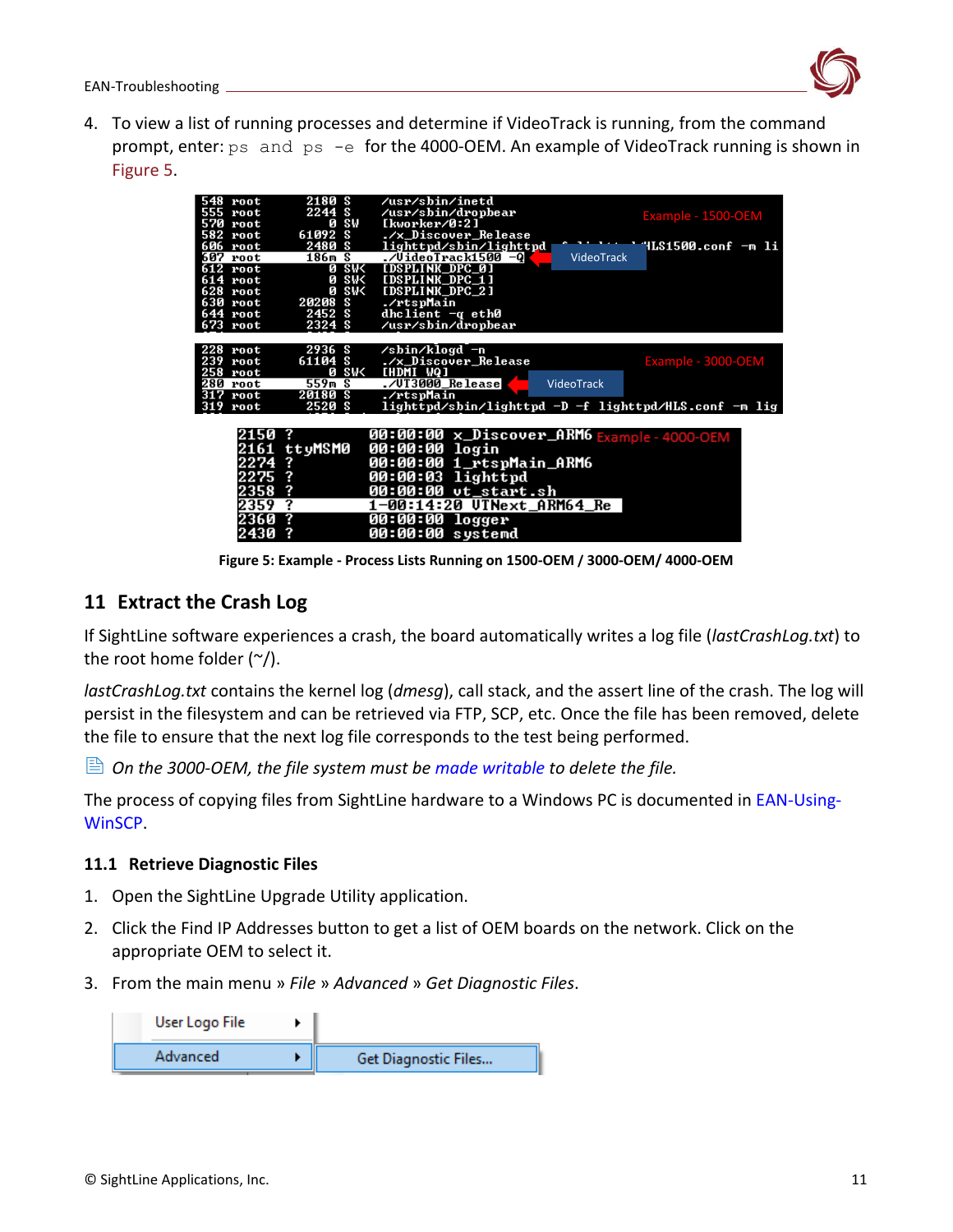

- 4. Select a directory to put the data.
- 5. Click *OK*. The Upgrade Utility will zip up the files and save it in the designated folder.
- <span id="page-12-0"></span>*The files can be sent to SightLine [Support](mailto:support@sightlineapplications.com) to help diagnose the issue.*

### **12 Trouble Shooting Command and Control**

- 1. Open Panel Plus and connect to the OEM hardware.
- 2. Panel Plus main menu » *File* » *Net Trace*.
- 3. Check the *Trace Commands* checkbox.

| Network Trace                                                                                                                     |  |  |  |  |
|-----------------------------------------------------------------------------------------------------------------------------------|--|--|--|--|
| $\sqrt{}$ Record                                                                                                                  |  |  |  |  |
| $\blacktriangleright$ $\blacktriangleright$ Trace Commands $\blacksquare$ Trace Telemetry                                         |  |  |  |  |
| To File:                                                                                                                          |  |  |  |  |
| sent:VersionNumber 0x51 0xac 0x21 0x40 0x03 0x00 0x00 0x59<br>0x72 0x58 0x58 0xff 0xff 0xff 0x0f 0x12 0x09 0x02 0x00 0x43<br>Oxch |  |  |  |  |
| 0x00 0x00 0x11 0x01 0xe4 0x07 0x38 0x0e 0x0f 0x00 0x08 0x00<br>0x00 0x00 0x96<br>rcyd:GetParameters 0x51 0xac 0x03 0x28 0x00 0x73 |  |  |  |  |

**Figure 6: Enable Network Debug Trace**

The [SetSDRecordingParameters \(0x1E\)](https://sightlineapplications.com/releases/IDD/current/struct_s_l_a_set_s_d_recording_parameters__t.html) command sets the record mode to enable network debug trace of commands and responses (0x03).

Example: 51,AC,0B,1E,**03**,00,00,00,00,00,00,00,00,C7

### <span id="page-12-1"></span>**13 OEM Troubleshooting with U-Boot**

U-Boot is a boot loader for embedded Linux systems that is used on the 1500-OEM and 3000-OEM. Booting from U-Boot allows the linux console to be accessed for filesystem operations and troubleshooting.

*A serial connection is required to access U-Boot.*

#### <span id="page-12-2"></span>**13.1 Connect to OEM and Boot to Console**

- 1. Connect serial port 0 on the SightLine hardware to the PC.
- 2. Use Tera Term to establish an SSH session to the OEM.
- 3. Tera Term) and connect to the appropriate COM port. Baud rate is 115200, 8 bits, no parity, 1 stop bit.
- 4. Use Shift+S while simultaneously applying power to the SightLine hardware. The key board combination interrupts the boot process and enters the U-Boot console.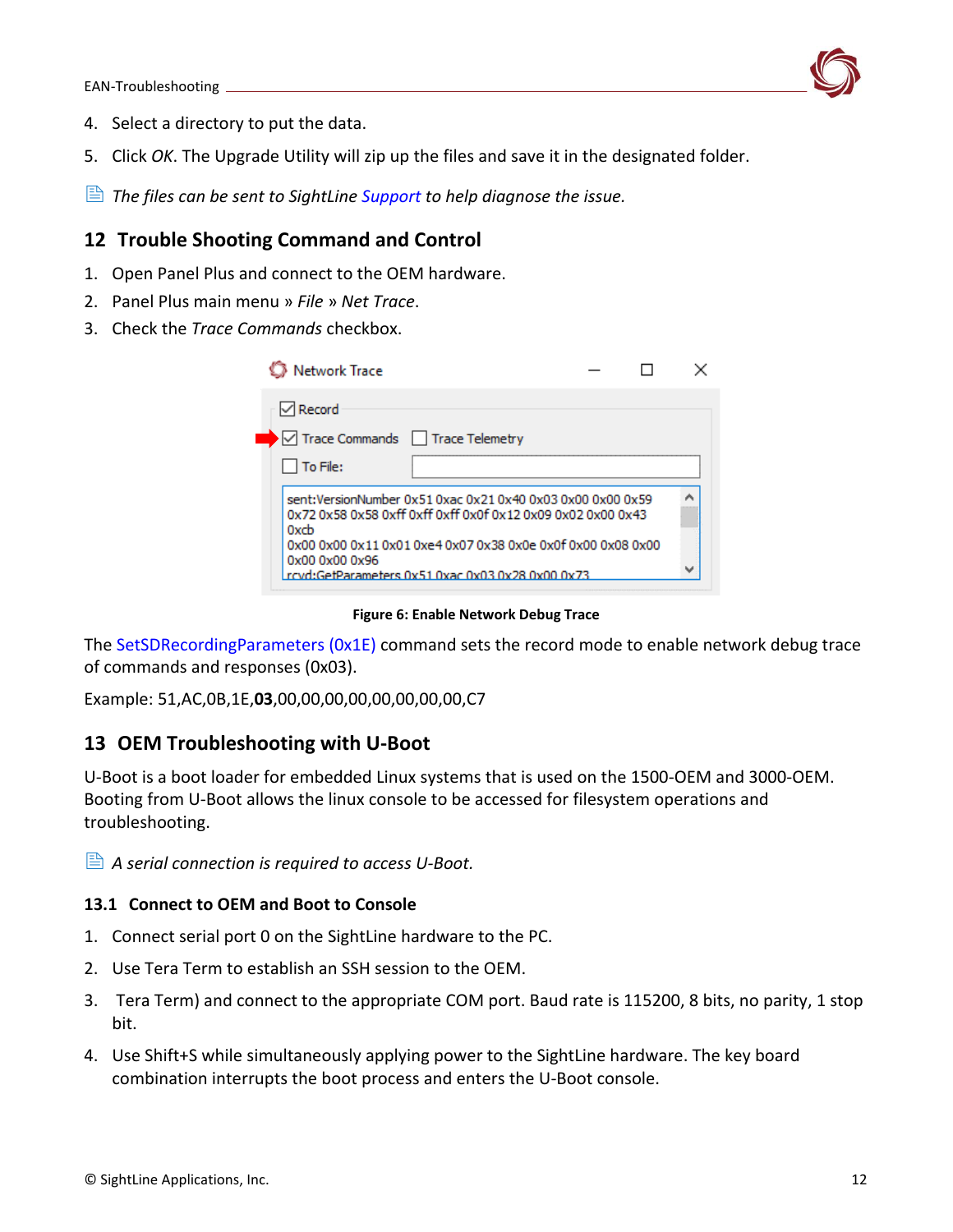

- 5. 1500-OEM Booting to console:
	- a. At the command prompt enter: OMAP Logic # boot
	- b. Continue loading the Linux Kernel.

```
File Edit Setup Control Window Help
OMAP Logic # SSSSSSSSSSSSSSSSSSSSSSSSSSSSSSSSSS<br>Unknown command 'SSSSSSSSSSSSSSSSSSSSSSSSSSSSSS<br>OMAP Logic # boot
```
- 6. 3000-OEM Booting to console:
	- a. At the command prompt enter: SLA3000# boot
	- b. Continue loading the Linux Kernel.



#### <span id="page-13-0"></span>**13.2 Removing the Parameter File**

Using the linux command prompt to remove the parameter file.

#### **1500-OEM:**

At the command prompt enter:

| 1. Login name, the default name is root. | sla1500 login: root       |  |
|------------------------------------------|---------------------------|--|
| 2. Password, the default is root.        | password: root            |  |
| 3. List the current directory.           | root@sla1500: $~+$ 1s -1  |  |
| 4. Remove parameter file.                | root@sla1500:~# rm param* |  |
| 5. Sync changes to flash memory.         | root@sla1500:~# sync      |  |
| 6. Reboot the unit.                      | root@sla1500:~# reboot    |  |
|                                          |                           |  |

#### **3000-OEM:**

At the command prompt enter:

| 1. Login name, the default name is root.     | sla3000 login: root       |
|----------------------------------------------|---------------------------|
| 2. Password, the default is none (no prompt) | password:                 |
| 3. List the current directory.               | root@sla3000:~# ls -1     |
| 4. Remove parameter file.                    | root@sla3000:~# rm param* |
| 5. Sync changes to flash memory.             | root@sla3000:~# sync      |
| 6. Reboot the unit.                          | root@sla3000:~# reboot    |